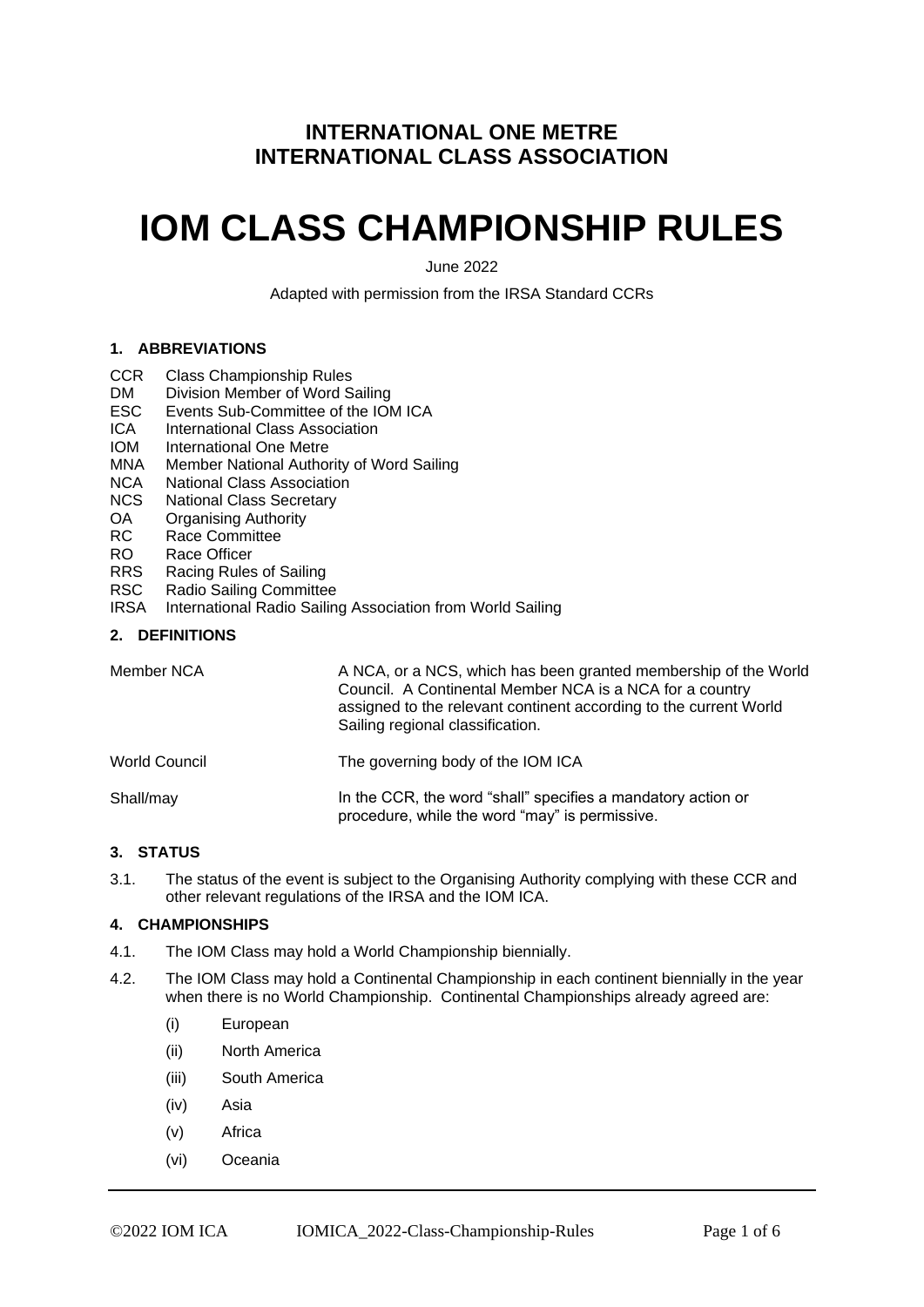### **5. APPLICATION AND SELECTION OF THE ORGANISING AUTHORITY**

- 5.1. An Organising Authority wishing to host a Championship shall apply to the IOM ICA in good time so that there is time for the application to be processed and for the Organising Authority to put in place the organisation to run the event. Ordinarily such application shall be sent to the IOM ICA at least 12 months in advance.
- 5.2. The application shall clearly state the Organising Authority's acceptance of the obligations imposed by the CCR and its commitment to conduct the Championship in full conformity with the CCR, by completing the Championship Questionnaire and having it signed by two Officers of the Organising Authority.
- 5.3. The IOM ICA shall consider all applications for Championships and make decisions based upon:
	- (i) The suitability of the proposed site.
	- (ii) The response to the Championship Questionnaire.
	- (iii) The best possible circulation of Championships around the World and Continents.

#### **6. OBLIGATIONS OF THE ORGANISING AUTHORITY**

- 6.1. The Organising Authority for the event shall be the host NCA, in conjunction with the host MNA, MNA RSC, or DM, and the host yacht club.
- 6.2. The Organising Authority shall appoint a Race Officer and Race Committee (RC) for the Championship. The RC shall be responsible for the conduct of the championship under the direction of the IOM ICA Events Sub-Committee (ESC) and shall be empowered to select and replace all other officials as may be required.
- 6.3. For World and Continental Championships the Race Officer (RO) shall be able to speak English well and shall make announcements in that language.
- 6.4. For World and Continental Championships, the Organising Authority shall appoint an International Jury according to the provisions of Appendix N of the RRS. ESC will propose a list of names to Organising authority for International Jury Chairman and approve other members of that Jury. For a World Championship, the Jury shall consist of a minimum of 6 members. For Continental Championships, the Jury shall consist of a minimum of 5 members according to the provision of Appendix N 1.2.
- 6.5. The Notice of Race shall conform to the IOMICA Standard Notice of Race and to the requirements of the RRS. Any requested modifications to the Standard Notice of Race from the Organising Authority shall be sent to the ESC Chairman for approval eleven months before the event. Nine months before the first day of the championship, the Organising Authority shall publish the Notice of Race.
- 6.6. The ESC can adjust this time scale for applications received less than twelve months before the proposed start of the championship.
- 6.7. Sailing Instructions shall be in standard IOMICA format and conform to the requirements of the RRS. Any requested modifications to the Standard Sailing Instructions from the Organising Authority shall be sent to the ESC Chairman for approval three months before the event. The Sailing Instructions shall be published by the Race Committee and shall be made available to all competitors before the start of the Championship.
- 6.8. Within three months of the completion of the Championship the Organising Authority shall forward a report to the ESC, comprising, detailed accounts and an evaluation of the Championship.

### **7. ELIGIBILITY**

- 7.1. Competitors shall comply with the requirements of RRS 75 and the additional requirements of the following clauses.
- 7.2. Any competitor in the Championship shall be a national or a permanent resident of the country of the Member NCA that is entering him / her.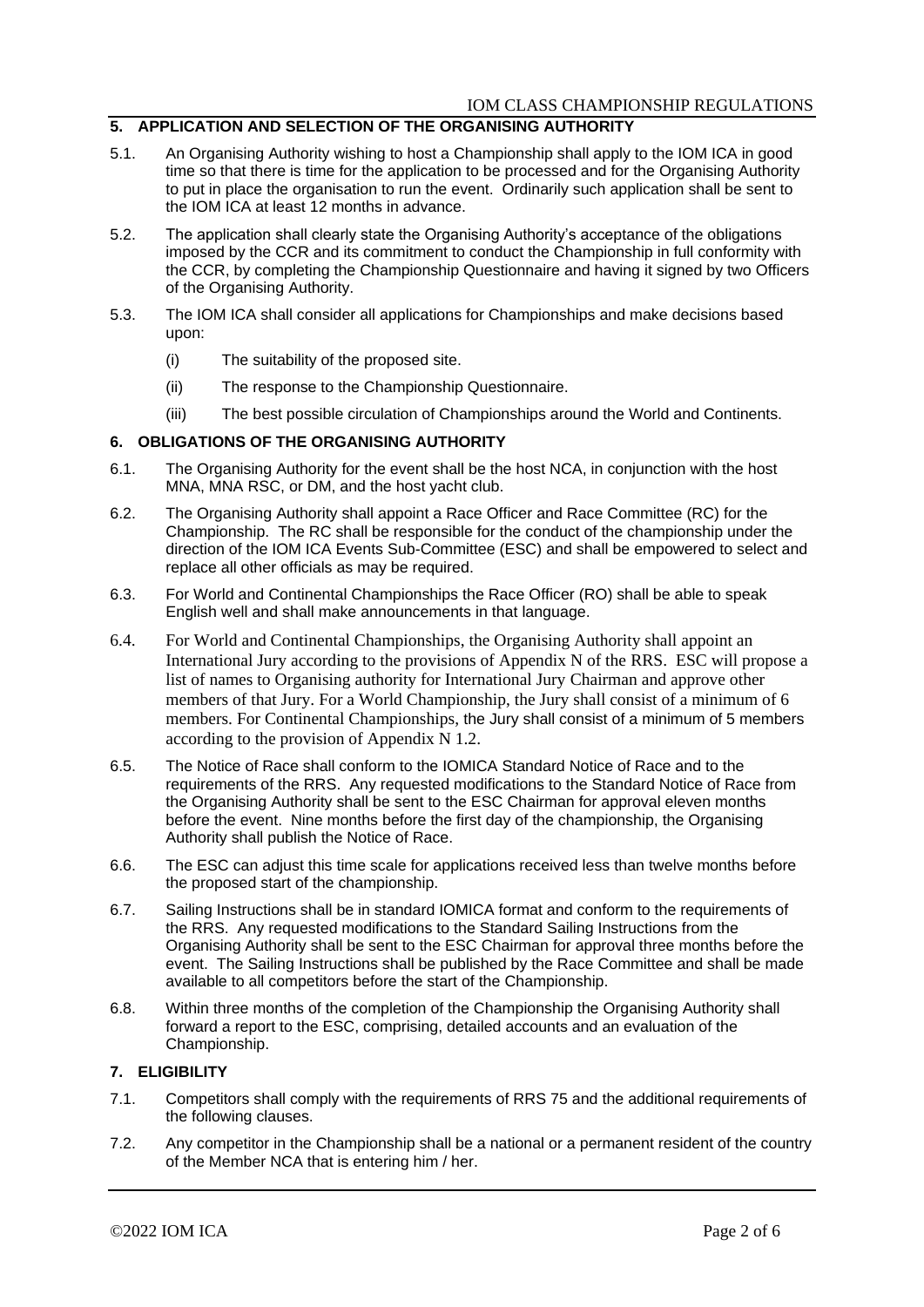- 7.2.1. A permanent resident is defined as someone living in the country for which he / she wishes to sail, for at least nine months of the year prior to the initial closing date of entries for the event.
- 7.2.2. Proof of permanent residency shall be submitted to the ESC, together with a letter of confirmation from a senior official of the Member NCA that is proposing to enter him/her.
- 7.2.3. The ESC shall review all such applications regarding eligibility.
- 7.2.4. Permanent residents must have received written approval of the ESC prior to their Member NCA submitting their entry.
- 7.3. Competitors from other World Sailing member countries where there is no Member NCA may be invited to enter an IOM Championship by the ESC subject to compliance with the foregoing and to compliance with Part 6 of the RRS.

#### **8. ENTRIES**

- 8.1. The maximum number of boats for any IOM Championship shall be determined by the racing system used. Where the racing system uses promotion / relegation the maximum shall be 84, however IOMICA strongly recommends a maximum entry of 80 instead. The actual maximum shall be as stated in the Notice of Race.
- 8.2. The initial closing date shall be six calendar months before the start of the event for World Championships, and three months for Continental Championships.
	- 8.2.1. For Continental Championships, in order to be included in allocation of places, non continental NCA shall declare their intent to send entries six months before the start of the event.
- 8.3. The allocation of places shall take place within 14 days of the initial closing date.
- 8.4. Member NCAs should only send entry fees for those competitors gaining places allocated in Stage One.
- 8.5. Member NCAs shall send entry forms for their competitors entering in Stages Two, Three & Four only if they are prepared to guarantee payment of the entry fee for those competitors getting a place. Once a place is allocated payment is required whether that competitor races or not.
- 8.6. Stage One
	- 8.6.1. No Member NCA shall have an allocation of more than 7 places. The initial allocation of places shall be:
		- a. A personal place for the previous World champion for World Championships or previous Continental Champion for Continental Championships; this place shall not be counted in any Member NCA's total.
		- b. A personal place for the previous Continental champions for World Championships. (Continental Member NCA – see Table 1)
			- (i) North America 1 place.
			- (ii) South America 1 place.
			- (iii) Asia 1 place.
			- (iv) Oceania 1 place.
			- (v) Europe 3 places. Top finisher in the top 3 Continental Member NCA

These places shall not be counted in any Member NCA's total.

RSA (South Africa) can choose any one Continental Event at which to compete. Once chosen, such privileges no longer apply.

c. For World Championships, two places to each Member NCA (one if number of certificated owners at previous AGM is 50 or below), or for Continental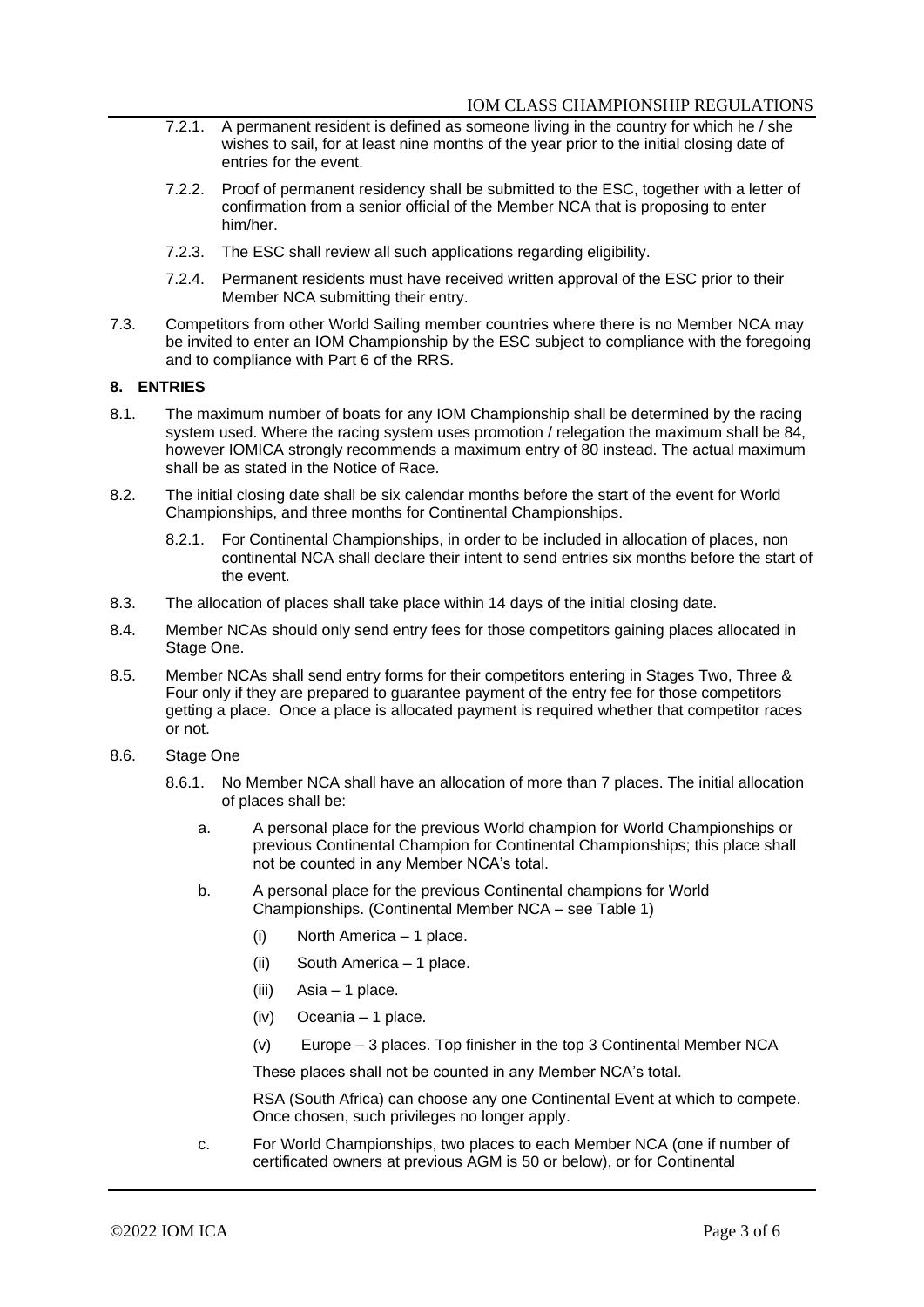Championships, two places to each Continental Member NCA and one place to each other Member NCA which has declared interest as in 8.2.

- d. Four additional places for the host NCA.
- e. For World and Continental Championships, the ESC (Event Sub Committee) may allocate guest places to competitors either not represented by a NCA, or that have demonstrated noteworthy dedication and service to the class, to a maximum of 5.
- f. For World Championships, the remaining places shall be allocated to Member NCAs according to the finishing order of boats from the Member NCA in the previous World championship.
- g. For Continental Championships, the remaining places shall be allocated to Continental Member NCAs according to the finishing order of boats from the Continental Member NCA in the previous Continental championship.

#### 8.7. Stage Two

- 8.7.1. No Member NCA shall have an allocation of more than 9 places.
	- a. For World Championships, if there are still places after the initial allocation, any available places shall be allocated to Member NCAs that have sent in applications for additional places before the closing date, using the finishing order of boats from the Member NCAs in the previous World championship.
	- b. For Continental Championships, any available places shall be allocated to Continental Member NCAs that have sent in applications for additional places before the closing date, using the finishing order of boats from the Continental Member NCAs in the previous Continental championship.
- 8.7.2. Then, if there are still places available, for Continental Championships, the ESC may allocate guest places to non-Continental Member NCAs to a maximum of 8, where no more than 2 places shall be allocated to any one non-Continental Member NCA, using the finishing order of boats from the non-Continental Member NCAs in the previous Continental championship and, if none, then in the previous World championship.
- 8.7.3. Then, if there are still places available,
	- a. For World Championships, those Member NCAs still requiring places shall be listed in a List
		- (i) In order of their highest finishing place in the previous World championship, followed by
		- (ii) For those not in previous World Championship, in reverse numerical order of their World Council voting entitlement, where those with the same number of votes shall be split by drawing lots.
	- b. For Continental Championships, those Continental Member NCAs still requiring places shall be listed in a List
		- (i) In order of their highest finishing place in the previous Continental championship, followed by
		- (ii) For those not in previous Continental Championship, in reverse numerical order of their World Council voting entitlement, where those with the same number of votes shall be split by drawing lots.
		- (iii) NCAs which were not represented at the previous championship and have asked for additional places should be added to this list in the reverse numerical order of their World Council voting entitlement.
- 8.7.4. Then, if there are still places available:
	- a. For World Championships, places shall then be allocated one per Member NCA going down the List repeatedly until each Member NCA reaches the Stage Two maximum allocation, or has the places applied for if less.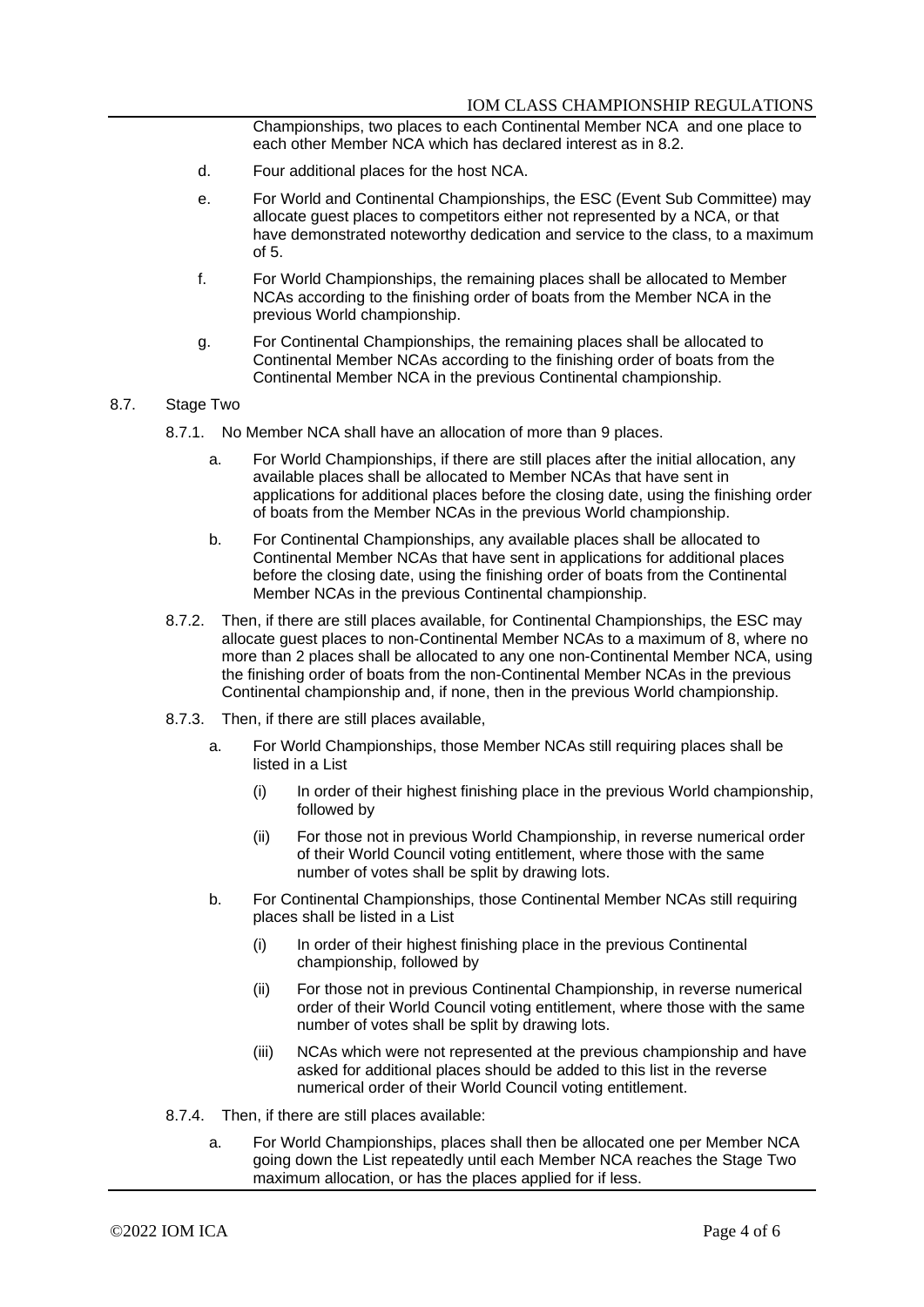- b. For Continental Championships, places shall then be allocated one per Continental Member NCA going down the List repeatedly until each Continental Member NCA reaches the Stage Two maximum allocation, or has the places applied for if less.
- 8.8. Stage Three
	- 8.8.1. If there are still places available,
		- a. for World Championships, the ESC may allocate guest places to competitors pursuant to rule 7.3, to a maximum of 6, where no more than 1 place shall be allocated to any one country.
		- b. For Continental Championships, the ESC may allocate guest places to non-Continental competitors pursuant to rule 7.3, to a maximum of 6, where no more than 1 place shall be allocated to any one country.
	- 8.8.2. Then, if there are still places available,
		- a. For World Championships, there shall be no restriction on the maximum number of places for any Member NCA. Places shall be allocated one per Member NCA to those Member NCAs still wanting them, using the List. If any Member NCA has requested places after the initial closing date, they should be added at this stage.
		- b. For Continental Championships, there shall be no restriction on the maximum number of places for any Continental Member NCA. Places shall be allocated one per Continental Member NCA to those Member NCAs still wanting them, using the List. If any Continental Member NCA has requested places after the initial closing date, they should be added at this stage.

#### 8.9. Stage Four

8.9.1. If at any stage the maximum number of entrants is achieved the Organising Authority shall notify at least the next five persons on the list, informing them that they are a reserve should anyone drop out. If places become available immediately prior to the start of an event, the Organising Authority may make up the numbers to the entry limit, by informing the reserves and then continuing the allocation of places from the list.

## **9. FEES & PRIZES**

- 9.1. The host NCA shall, for each entry in the Championship, pay to the IOM ICA the relevant levy as specified in the IOM ICA Regulations.
- 9.2. The IOM ICA is under no obligation to provide prizes for any Championship held under its auspices.

# **10. TROPHIES**

10.1. The winner of any trophy for which the IOM ICA is responsible shall sign an undertaking for its safe custody and its subsequent return to such person by such time, place and date as shall be notified to him by the ESC. This undertaking and agreement shall be secured by the Organising Authority on the prescribed form obtainable from the ESC Chairman and returned to him/her within 14 days of the completion of the championship. The cost of sending the trophy by insured parcel post shall be refunded if proof of payment is sent to IOM ICA Treasurer.

#### **11. CONDUCT OF THE CHAMPIONSHIP**

11.1. The Championship shall be governed by the regulations of the IOM ICA, the RRS, the Notice of Race, the Sailing Instructions, and the IOM Class Rules.

#### **12. SAIL NUMBERS CONFLICT**

12.1. In case of a conflict between 2 or more competitors regarding sail numbers, it shall be resolved by the use of additional sail number as stated in RRS E6.b.